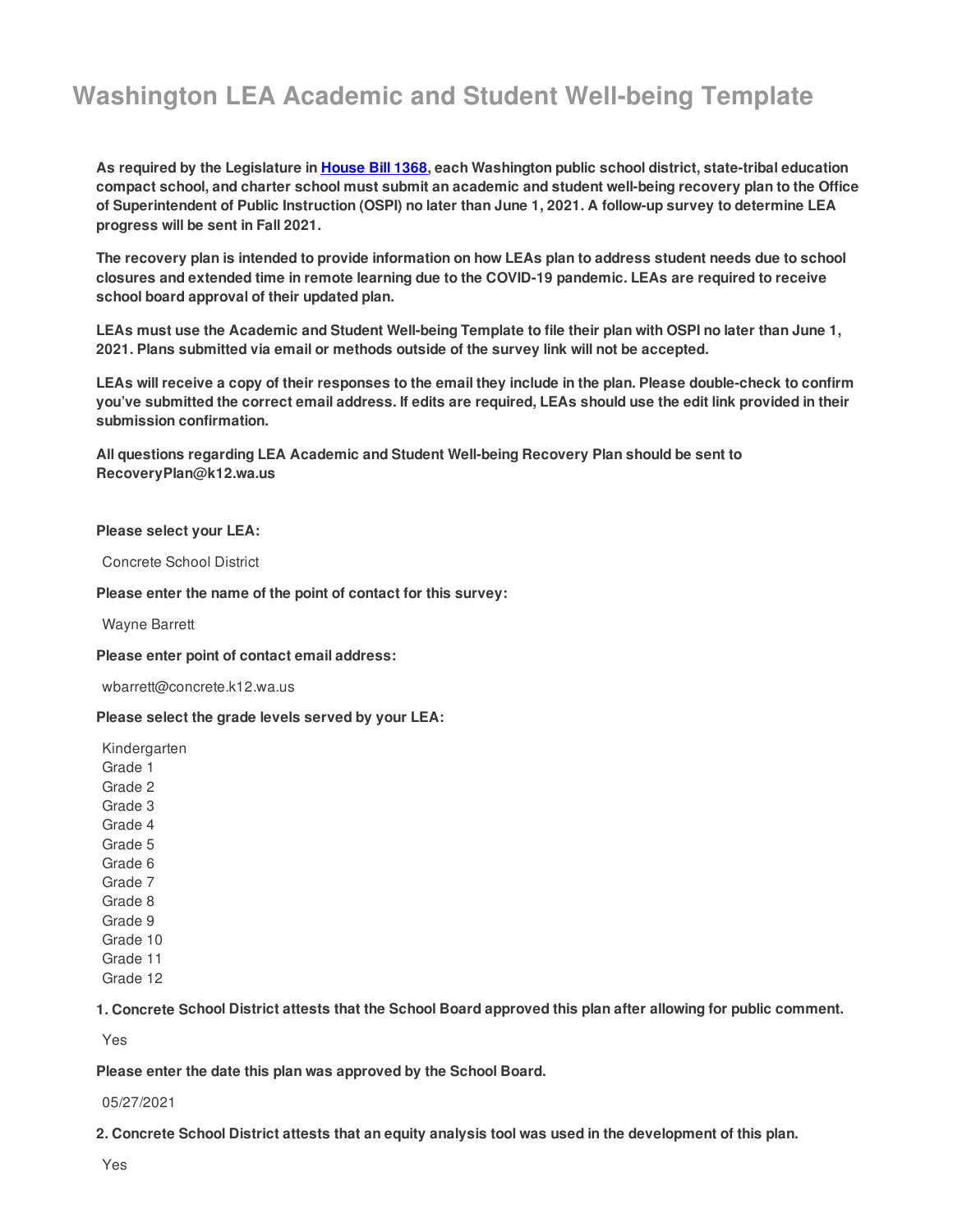#### **Please provide the name of the equity analysis tool used:**

Concrete Equity Analysis tool

#### **Please provide a link to the equity analysis tool used:**

<https://www.concrete.k12.wa.us/wordpress/wp-content/uploads/2021/05/Equity-tool.doc>

## 3. Plans must be posted on each LEA's website after School Board approval. Please enter the date this plan was  **posted on your LEA website:**

05/28/2021

## **Please provide a link to the posted accessible (i.e., disability and language access) LEA plan:**

<https://www.concrete.k12.wa.us/wordpress/wp-content/uploads/2021/05/Learning-Recovery-Plan.pdf>

## 4. What LEA-wide universal supports are currently being provided or will be provided in the future to address  **gaps in student learning and well-being? (Select all that apply)**

 Additional Instructional Time Before or After School Early Learning (K-4 literacy) Equitable Grading Practices Extended Day Partnerships (CBOs) Multi-tiered System of Supports SEL and Mental Health Supports Student Voice and Perception Other - Write In (Required): Star/IAB's Summer School Building Relationships Common Assessments Extracurricular Activities Inclusionary Practices Professional Learning

## 5. Please select the academic diagnostic assessments predominantly used in each grade level in your LEA to monitor, assess, and target supports for student learning. The list below is not exhaustive and contains places to  **include diagnostics not listed.**

 Accelerated Reader (AR) Curriculum-Based Assessments (e.g., Macmillan/McGraw-Hill, Math180, MobyMax, Rocket Math, TenMarks) Fountas & Pinnell Read 180 (assessment tools) Smarter Balanced ELA Interim Assessments Smarter Balanced ELA Summative Assessments Smarter Balanced Math Interim Assessments Smarter Balanced Math Summative Assessments STAR Early Literacy Other - Write In (Required): ALEKS SPI (Scholastic Phonics Inventory SAM/PI) SRI (Scholastic Reading Inventory SAM/RI) DIBELS MAP Math MAP Reading Sight Words STAR Math STAR Reading Teacher Recommendation WA-KIDS IXL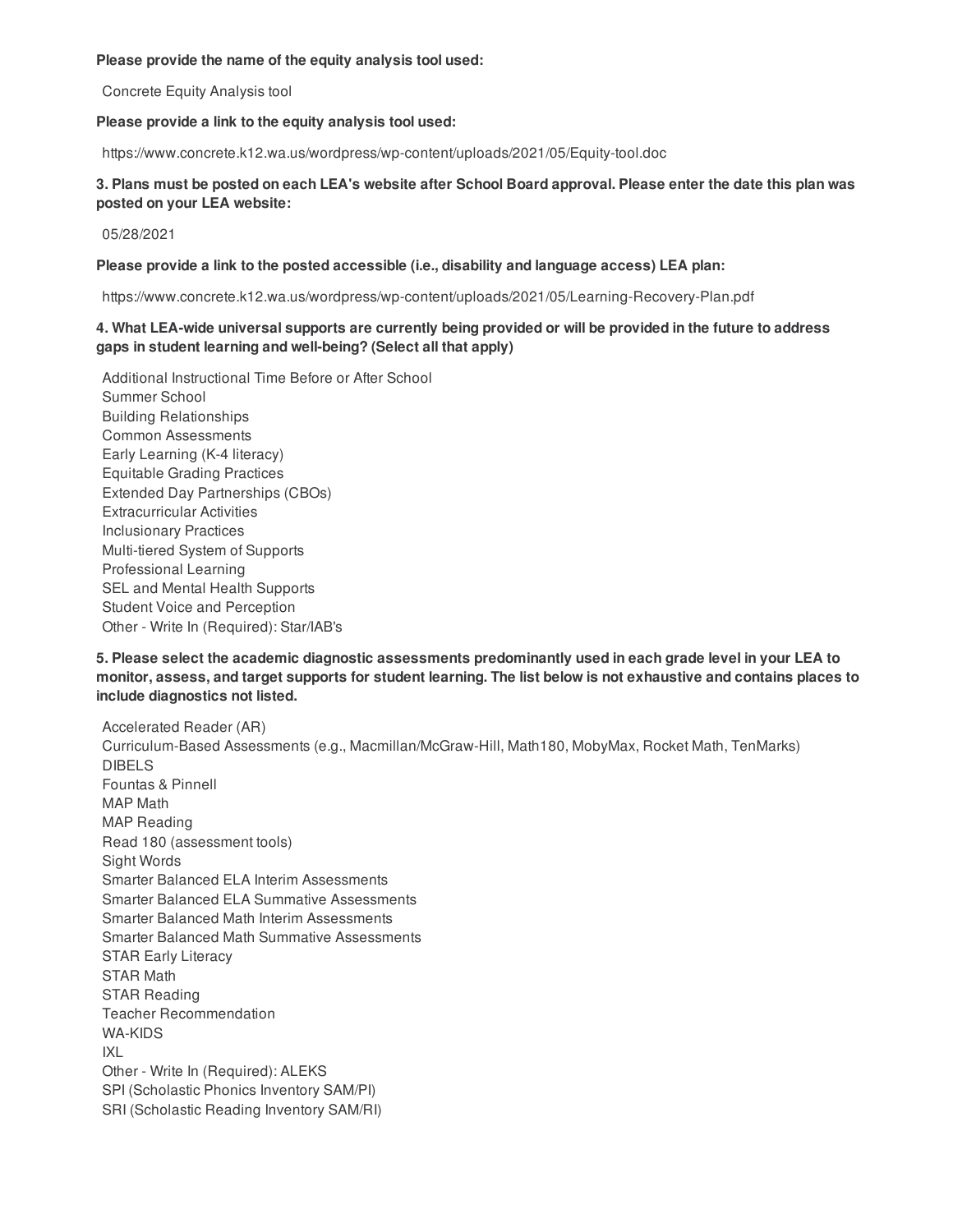Please select the well-being diagnostic assessments predominantly used in each grade level in your LEA to monitor, assess, and target supports for student well-being. Well-being includes but is not limited to mental health and social-emotional learning. The list below is not exhaustive and contains places to include diagnostics not **listed.**

 Other - Write In (Required): MRA Leader in Me Student COVID Impact Surveys Teacher Made Assessment/District Made Assessment/Classroom Based Assessment SWIS WA-KIDS

## **6. For each academic diagnostic assessment predominantly used across your LEA, please select all grade levels using that assessment.**

|                | Accelerated<br>Reader<br>(AR) | Curriculum-Based<br>Assessments (e.g.,<br>Macmillan/McGraw-<br>Hill, Math180,<br>MobyMax, Rocket<br>Math, TenMarks) | <b>DIBELS</b> | Fountas<br>8 <sub>1</sub><br>Pinnell | <b>MAP</b><br>Math | <b>MAP</b><br>Reading | Read 180<br>(assessment<br>tools) | Sight<br>Words | Ŀ<br>$\overline{A}$ |
|----------------|-------------------------------|---------------------------------------------------------------------------------------------------------------------|---------------|--------------------------------------|--------------------|-----------------------|-----------------------------------|----------------|---------------------|
| Kindergarten   | X                             | X                                                                                                                   | X             | X                                    | $\mathsf{X}$       | X                     |                                   | X              |                     |
| Grade 1        | X                             | X                                                                                                                   | X             | $\times$                             | X                  | X                     |                                   | X              |                     |
| Grade 2        | $\times$                      | X                                                                                                                   | X             | X                                    | $\times$           | X                     |                                   | X              |                     |
| Grade 3        | X                             | X                                                                                                                   |               |                                      | X                  | X                     | $\times$                          | X              | $\mathsf X$         |
| Grade 4        | X                             | X                                                                                                                   |               |                                      | X                  | X                     | X                                 | X              | $\mathsf X$         |
| Grade 5        | X                             | X                                                                                                                   |               |                                      | X                  | X                     | X                                 | X              | X                   |
| Grade 6        | $\mathsf{X}$                  | X                                                                                                                   |               |                                      | X                  | $\sf X$               | X                                 | X              | $\mathsf{X}$        |
| Grade 7        |                               | X                                                                                                                   |               |                                      |                    |                       | $\sf X$                           |                | $\mathsf X$         |
| Grade 8        |                               | X                                                                                                                   |               |                                      |                    |                       | $\times$                          |                | X                   |
| Grade 9        |                               | X                                                                                                                   |               |                                      |                    |                       | X                                 |                | $\mathsf X$         |
| Grade 10       |                               | X                                                                                                                   |               |                                      |                    |                       | $\mathsf X$                       |                | $\mathsf X$         |
| Grade 11       |                               | X                                                                                                                   |               |                                      |                    |                       | $\sf X$                           |                |                     |
| Grade 12       |                               | X                                                                                                                   |               |                                      |                    |                       | $\mathsf X$                       |                |                     |
| $\blacksquare$ |                               |                                                                                                                     |               |                                      |                    |                       |                                   |                | Þ.                  |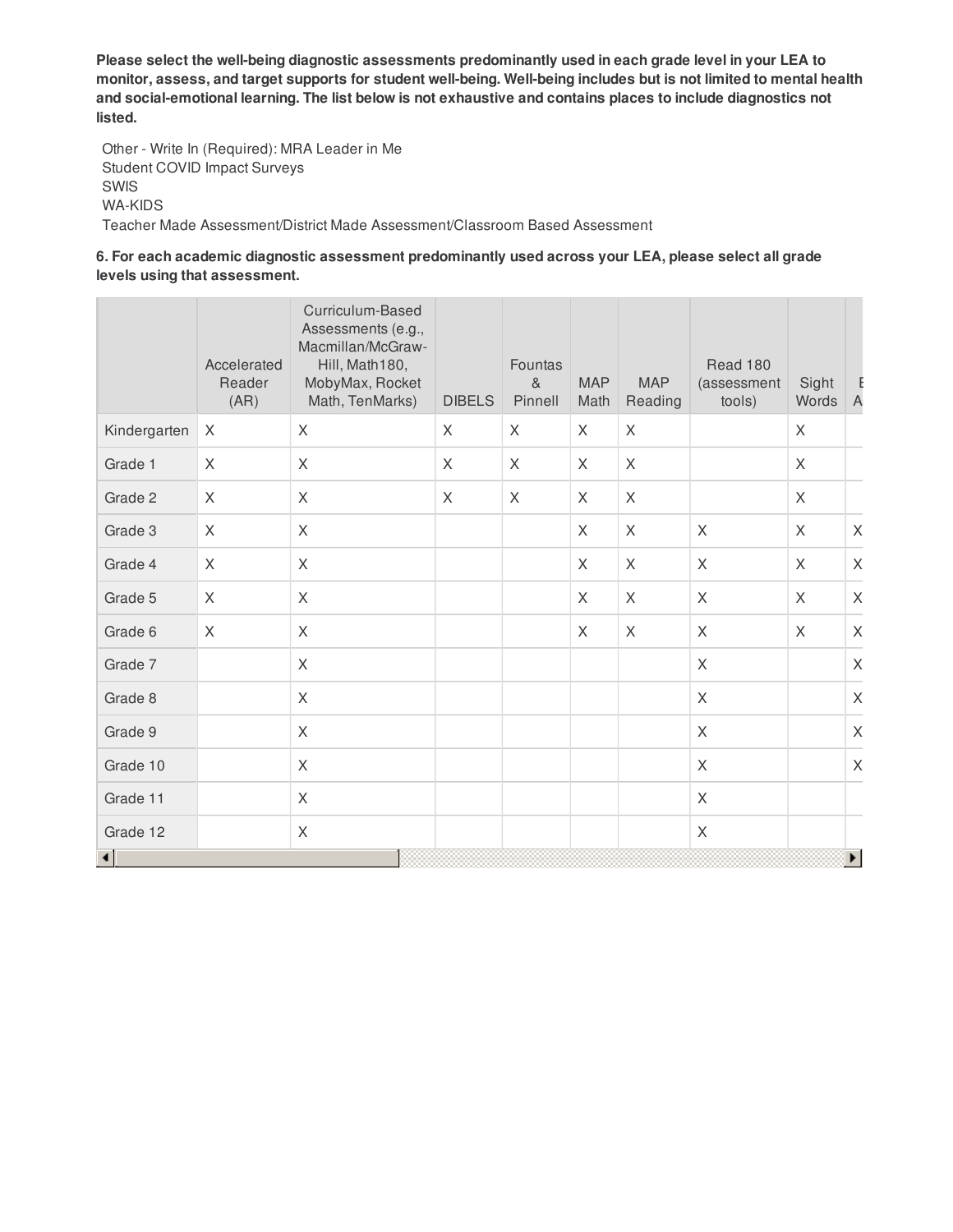**For each well-being diagnostic assessment predominantly used across your LEA, please select all grade levels using that assessment.**

|              | Student COVID<br><b>Impact Surveys</b> | <b>SWIS</b> | WA-<br><b>KIDS</b> | <b>MRA</b><br>Leader in<br>Me | Teacher Made Assessment/District Made<br>Assessment/Classroom Based Assessment |
|--------------|----------------------------------------|-------------|--------------------|-------------------------------|--------------------------------------------------------------------------------|
| Kindergarten |                                        |             | $\times$           | $\times$                      | X                                                                              |
| Grade 1      |                                        |             |                    | X                             | X                                                                              |
| Grade 2      |                                        |             |                    | X                             | X                                                                              |
| Grade 3      |                                        |             |                    | X                             | X                                                                              |
| Grade 4      |                                        |             |                    | X                             | X                                                                              |
| Grade 5      |                                        |             |                    | X                             | X                                                                              |
| Grade 6      | $\sf X$                                |             |                    | X                             | X                                                                              |
| Grade 7      | X                                      | X           |                    |                               | X                                                                              |
| Grade 8      | $\sf X$                                | X           |                    |                               | X                                                                              |
| Grade 9      | X                                      | X           |                    |                               | X                                                                              |
| Grade 10     | X                                      | X           |                    |                               | X                                                                              |
| Grade 11     | X                                      | X           |                    |                               | X                                                                              |
| Grade 12     | X                                      | X           |                    |                               | X                                                                              |

 **7. For each academic diagnostic assessment predominantly used across your LEA, please select the frequency with which each diagnostic tool is used to monitor, assess, and target supports for student learning.**

|                                            | Accelerated<br>Reader<br>(AR) | Curriculum-Based<br>Assessments (e.g.,<br>Macmillan/McGraw-<br>Hill, Math180,<br>MobyMax, Rocket<br>Math, TenMarks) | <b>DIBELS</b> | Fountas<br>&<br>Pinnell | <b>MAP</b><br>Math | <b>MAP</b><br>Reading | Read 180<br>(assessment<br>tools) | Sight<br>Words | <b>Smε</b><br>Bala<br>ELA Ir<br><b>Assess</b> |  |  |  |
|--------------------------------------------|-------------------------------|---------------------------------------------------------------------------------------------------------------------|---------------|-------------------------|--------------------|-----------------------|-----------------------------------|----------------|-----------------------------------------------|--|--|--|
| Once<br>per<br>school<br>year              |                               |                                                                                                                     |               |                         |                    |                       |                                   |                |                                               |  |  |  |
| Multiple<br>times<br>per<br>school<br>year | X                             | X                                                                                                                   | X             | X                       | X                  | X                     | X                                 | X              | X                                             |  |  |  |
|                                            |                               |                                                                                                                     |               | ▶                       |                    |                       |                                   |                |                                               |  |  |  |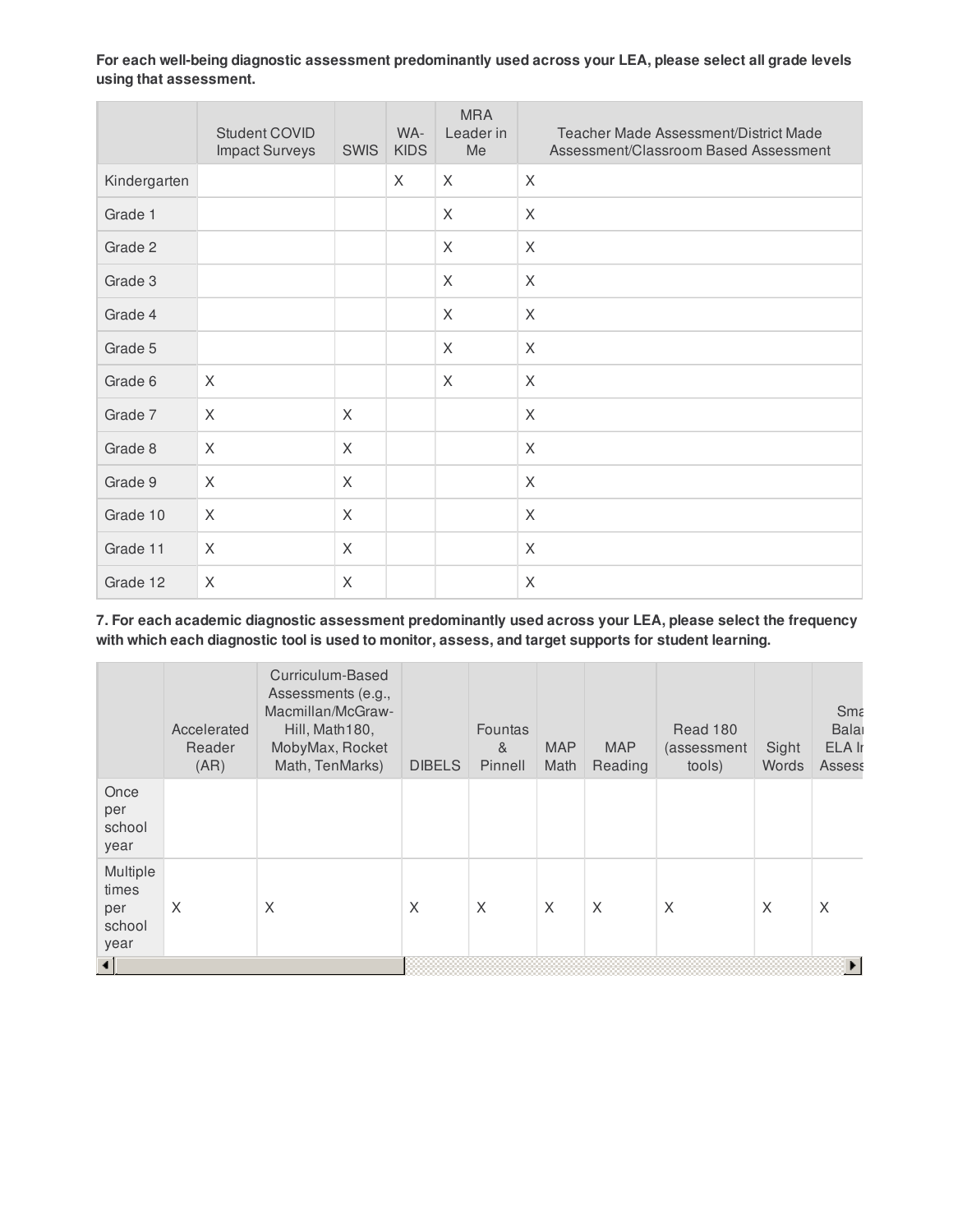For each well-being diagnostic assessment used across your LEA, please select the frequency with which each diagnostic tool is used to monitor, assess, and target supports for student well-being. Well-being includes but is  **not limited to mental health and social-emotional learning.**

|                                   | Student COVID<br><b>Impact Surveys</b> | <b>SWIS</b> | WA-<br><b>KIDS</b> | <b>MRA</b><br>Leader in<br>Me | Teacher Made Assessment/District Made<br>Assessment/Classroom Based Assessment |
|-----------------------------------|----------------------------------------|-------------|--------------------|-------------------------------|--------------------------------------------------------------------------------|
| Once per school<br>year           | X                                      |             | Χ                  | Χ                             |                                                                                |
| Multiple times<br>per school year |                                        | Χ           |                    |                               | Χ                                                                              |

#### **8. In what ways did your LEA include the following voices in the development of this plan?**

|                                        |                         |          | Students   Families   Community Organizations |
|----------------------------------------|-------------------------|----------|-----------------------------------------------|
| <b>Interviews</b>                      |                         |          |                                               |
| Conferences (in-person and/or virtual) | $\mathsf{I} \mathsf{X}$ | $\times$ |                                               |
| <b>Advisory Groups</b>                 |                         |          | X                                             |
| Surveys                                | X                       | X        |                                               |
|                                        |                         |          |                                               |
|                                        |                         |          |                                               |
|                                        |                         |          |                                               |

9. Based on your LEA's review of equity analysis and student diagnostic assessment results, what student  **groups need additional time, support, and/or extracurricular activities for academic growth and/or for student well-being? (Select all that apply)**

 American Indian/ Alaska Native students Black/ African American students Hispanic/Latino of any race(s) students Students of two or More Races English Language Learners Students with Disabilities Students in Foster Care White students Low-income students Students Experiencing Homelessness

 **10. Please select the specific strategies/interventions implemented to support specific student groups identified in your LEA's review of the equity analysis and student diagnostic assessment results.**

 Additional Instructional Time Before or After School Early Learning (K-4 literacy) Extended Day Partnerships (CBOs) Multi-tiered System of Supports SEL and Mental Health Supports Transition Supports (Pre-K-Elem; Elem- MS; MS-HS; HS-post-secondary/career/beyond)Summer School Building relationships Extracurricular Activities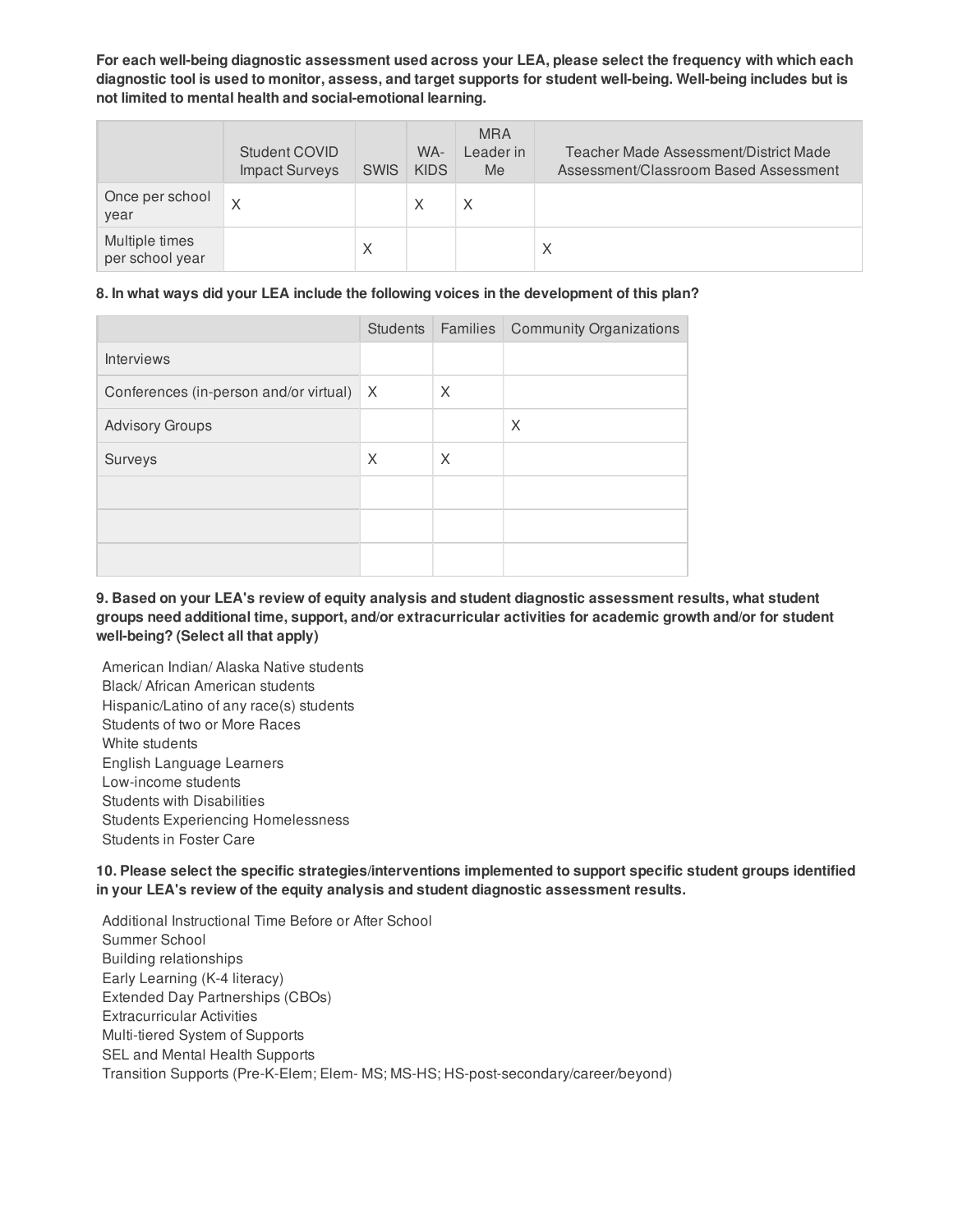**11. Please select the specific student groups(s) in which the strategies/interventions are implemented.**

|                                                                                                | American<br>Indian/<br>Alaska<br><b>Native</b><br>students | Black/<br>African<br>American<br>students | Hispanic/Latino<br>of any race(s)<br>students | <b>Students</b><br>of two or<br>More<br>Races | White<br>students | English<br>Language<br>Learners | Low-<br>income<br>students |                             |
|------------------------------------------------------------------------------------------------|------------------------------------------------------------|-------------------------------------------|-----------------------------------------------|-----------------------------------------------|-------------------|---------------------------------|----------------------------|-----------------------------|
| Additional Instructional<br>Time Before or After<br>School                                     | X                                                          | X                                         | X                                             | X                                             | X                 | $\times$                        | $\chi$                     | ÷                           |
| Summer School                                                                                  | X                                                          | X                                         | X                                             | X                                             | X                 | $\sf X$                         | $\sf X$                    | J,                          |
| <b>Building relationships</b>                                                                  | X                                                          | X                                         | X                                             | X                                             | X                 | X                               | $\times$                   | $\mathcal{L}_{\mathcal{A}}$ |
| Early Learning (K-4<br>literacy)                                                               | X                                                          | X                                         | $\sf X$                                       | $\times$                                      | X                 | $\times$                        | $\sf X$                    | ÷                           |
| <b>Extended Day</b><br>Partnerships (CBOs)                                                     | X                                                          | $\times$                                  | X                                             | $\times$                                      | $\times$          | $\times$                        | $\times$                   | $\frac{1}{2}$               |
| <b>Extracurricular Activities</b>                                                              | X                                                          | X                                         | X                                             | X                                             | X                 | $\times$                        | $\times$                   | ÷,                          |
| Multi-tiered System of<br>Supports                                                             | X                                                          | X                                         | X                                             | X                                             | X                 | $\times$                        | $\times$                   | ÷                           |
| <b>SEL and Mental Health</b><br>Supports                                                       | $\sf X$                                                    | X                                         | X                                             | X                                             | X                 | $\times$                        | $\times$                   | ÷                           |
| Transition Supports (Pre-<br>K-Elem; Elem- MS; MS-<br>HS; HS-post-<br>secondary/career/beyond) | X                                                          | X                                         | X                                             | X                                             | X                 | X                               | X                          | $\frac{1}{2}$               |
|                                                                                                |                                                            |                                           |                                               |                                               |                   |                                 |                            |                             |

12. Please select the specific grade(s) in which the strategies/interventions are implemented for the identified **student groups.**

|                                                                                                | Kindergarten            | Grade<br>1 | Grade<br>2 | Grade<br>3 | Grade<br>$\overline{4}$ | Grade<br>5   | Grade<br>6 | Grade<br>7 | Grade<br>8 | Gra<br>$\epsilon$ |
|------------------------------------------------------------------------------------------------|-------------------------|------------|------------|------------|-------------------------|--------------|------------|------------|------------|-------------------|
| Additional Instructional<br>Time Before or After<br>School                                     | X                       | X          | X          | X          | $\chi$                  | $\times$     | X          | X          | $\times$   | X                 |
| Summer School                                                                                  | $\times$                | X          | X          | X          | X                       | X            | $\times$   | X          | X          | X                 |
| <b>Building relationships</b>                                                                  | X                       | X          | X          | X          | X                       | $\mathsf{X}$ | X          | X          | X          | $\chi$            |
| Early Learning (K-4<br>literacy)                                                               | $\sf X$                 | X          | X          | X          | $\times$                |              |            |            |            |                   |
| <b>Extended Day</b><br>Partnerships (CBOs)                                                     | $\times$                | $\times$   | X          | X          | $\times$                | $\times$     | $\times$   | X          | $\times$   | X                 |
| <b>Extracurricular Activities</b>                                                              | $\times$                | $\times$   | X          | X          | $\times$                | X            | X          | X          | X          | X                 |
| Multi-tiered System of<br>Supports                                                             | $\times$                | $\times$   | X          | X          | $\times$                | $\times$     | $\times$   | X          | $\times$   | X                 |
| <b>SEL and Mental Health</b><br>Supports                                                       | $\overline{X}$          | X          | X          | X          | X                       | X            | X          | X          | X          | X                 |
| Transition Supports (Pre-<br>K-Elem; Elem- MS; MS-<br>HS; HS-post-<br>secondary/career/beyond) | $\overline{\mathsf{X}}$ | X          | X          | X          | X                       | X            | X          | X          | X          | X                 |
| k                                                                                              |                         |            |            |            |                         |              |            |            |            |                   |